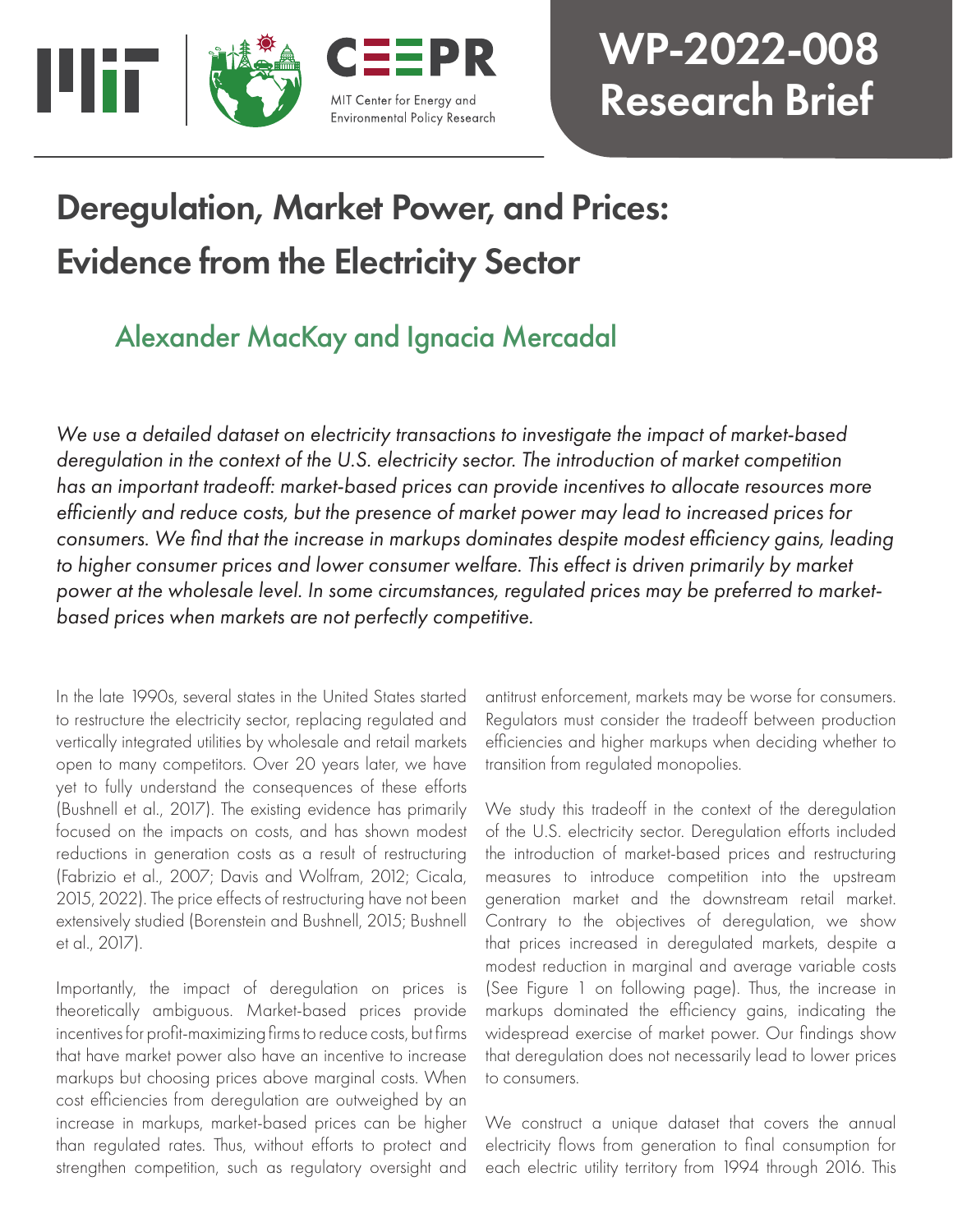

Figure 1. Aggregate Measures of Electricity Prices and Generation Costs

Panel (a) plots the quantity-weighted default retail price for investor-owned utilities in deregulated states (solid line) and in control states (dotted light grey line). Panel (b) plots the average fuel costs of generation for all generating facilities that in 1994 belonged to utilities in deregulated states (solid black line) and control states (dotted line). The dashed line in both panels plots retail prices and fuel costs for control states after adjusting for level differences in 1999.

dataset offers a novel perspective of the evolution of the U.S. electricity market after deregulation. Importantly, our dataset includes purchases through bilateral contracts in addition to purchases in the centralized wholesale markets run by independent system operators (ISOs), which have been the focus of the previous academic literature. From 2000 through 2016, the vast majority---over 85 percent-- of wholesale electricity was sold with such contracts, outside of centralized markets. Thus, our data allows for a broader analysis of prices and the interactions between upstream and downstream market participants.

Using this data, we compare utilities that were subject to state-specific deregulation policies to similar utilities in other states that remained tightly regulated with a difference-indifferences matching approach (Deryugina et al., 2019). We find substantial price increases for consumers in deregulated states relative to consumers in regulated states. On the other hand, marginal costs declined in deregulated states, indicating that higher prices are driven by higher markups. Overall, we estimate that gross markups---retail prices minus the marginal cost of generation---increased by 15 dollars per MWh from 2000 to 2016. Relative to 1999 price levels, this change in markups corresponds to a 19 percent increase in prices over the period.

Crucially, our data allow us to examine the impacts in wholesale markets, providing greater insight into the underlying mechanisms that explain this increase. We find that wholesale markups increased by more than the decline in generation costs, leading to higher wholesale prices. Retail markups also increased modestly. Wholesale markups increased by roughly 9 dollars per MWh, representing over 60 percent of the overall increase in gross markups. Thus, we find market power in the generation market to be the primary driver of price increases.

It is important to note that we measure market power using markups, the difference between price and marginal cost. Market power can exist even with competitive market mechanisms, such as auctions, when there are a limited number of potential suppliers. Thus, deregulation can lead to higher prices due to entry barriers and other market features that lead firms to charge markups in equilibrium.

To distinguish market power from competitive rents, which could arise in a competitive market in the presence of cost heterogeneity, we consider the costs of the most expensive plants in the market. In a perfectly competitive market, prices should equal the costs of the most expensive plants. Consistent with market power, we find substantial increases



#### ceepr.mit.edu

### About the Center for Energy and Environmental Policy Research (CEEPR)

Since 1977, CEEPR has been a focal point for research on energy and environmental policy at MIT. CEEPR promotes rigorous, objective research for improved decision making in government and the prinvate sector, and secures the relevance of its work through close cooperation with industry partners from around the globe. CEEPR is jointly sponsored at MIT by the MIT Energy Initiative (MITEI), the Department of Economics, and the Sloan School of Management.